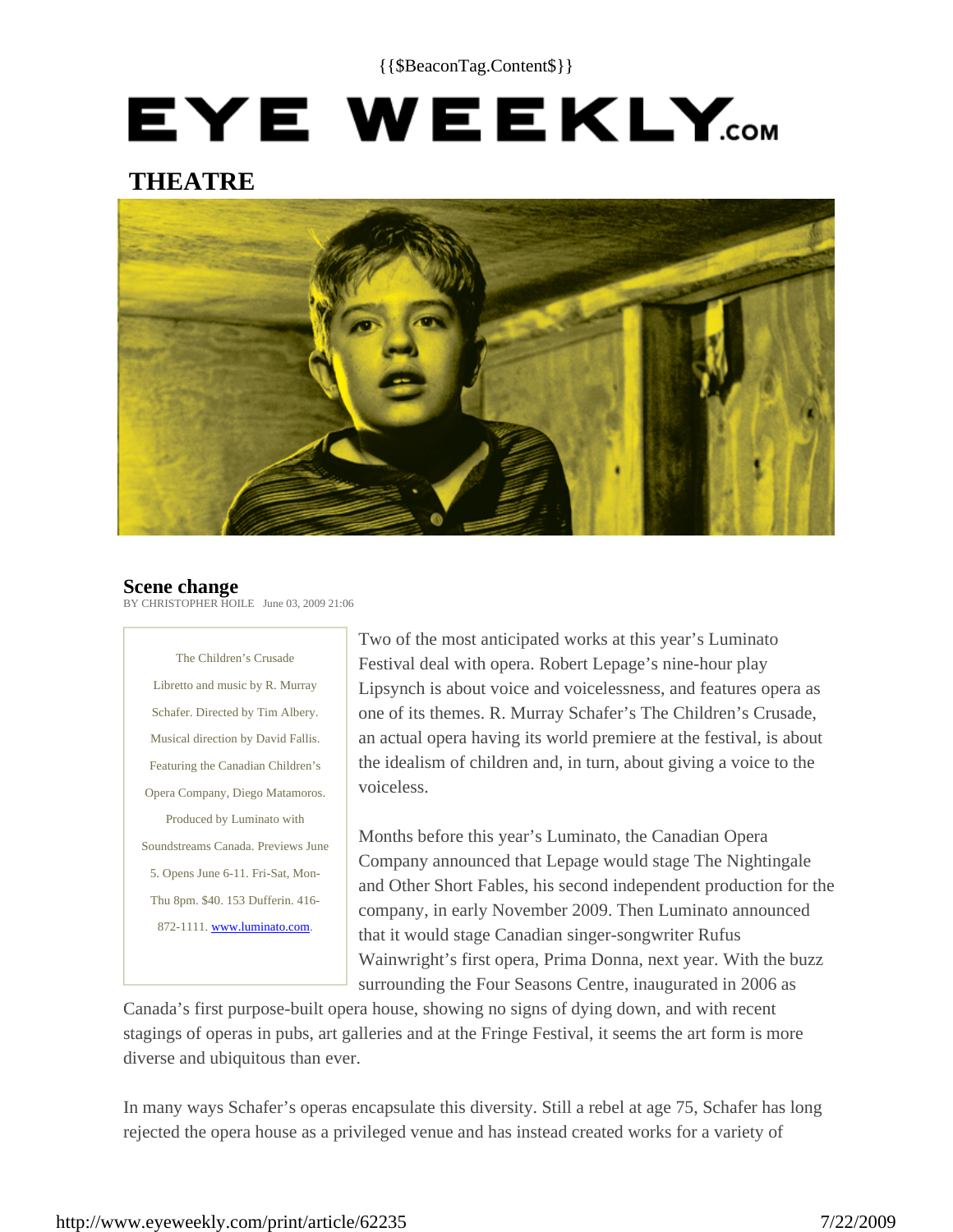unconventional indoor and outdoor locations. His opus maximus is Patria, a cycle of 12 operas, many of which have been staged outdoors in the Haliburton Forest and Wildlife Reserve. Why set your works in such unconventional settings? Schafer aims to awaken staid operagoers into active participants.

The Children's Crusade reflects these concerns. The opera, co-commissioned by Soundstreams and Luminato, will be presented June 6-11 in a disused warehouse at 153 Dufferin in promenade style. This means that the audience will follow the cast and the musicians as they move from one significant station to the next through the space, the audience's journey paralleling that of the characters.

Schafer's inspiration is the so-called Children's Crusade of the year 1212, one never sanctioned by the Vatican or counted as one of the nine official crusades of 1095-1272. In fact, modern historians now agree that medieval writers may have intentionally misconstrued the mass movements of poor people in the 13th century. The poor, commonly referred to as pueri (Latin for boys), was later mistranslated, generating the "children" myth. The French version of the legend has 12-year-old shepherd Stephen de Cloyes arriving in Paris, claiming he has a letter for the King of France from Jesus. Rebuffed, Stephen gathers a crowd of 30,000 children and leads them to the Mediterranean Sea, convinced it will part as the Red Sea had for Moses.

According to David Fallis, who conducts the opera, "Schafer is interested in the legend for its symbolism not its historicity. His focus is the conflict between innocence and idealism of the children versus the cynicism of the adults."

Tim Albery, who directs the opera, says that Schafer has completely re-imagined the event. Stephen, now renamed "The Holy Child," has visions in which Ariana, a Muslim woman, appears along with a Jewish boy. They ask the Child to come to the Holy Land, not to convert them but to stop the violence so they can live in peace. Albery stresses that Crusade is a thoroughly modern work and in no way a recreation of medieval pageantry. Fallis says similar things about the music, which is extremely diverse and written for an orchestra of 16 who play contemporary, medieval and Middle Eastern instruments such as the riqq, qanún and darabouka. Designer Leslie Travers costumes the cast and musicians in non-period dress, the children looking like present-day street kids.

The undertaking of Children's Crusade is massive: the show features over 100 performers, including the Toronto Consort, the Canadian Children's Opera Chorus, adult choirs, dancers and actor Diego Matamoros in four speaking roles. Albery, director of such mammoth works as Wagner's Götterdämmerung and Prokofiev's War and Peace for the COC, was engaged during production in solving the work's logistical issues such as how to signal the audience to move from station to station, and how much time to calculate for each segment of the promenade. The brilliance of this kind of production, he says, is that "No two people in the audience will have precisely the same experience, since their perspective will change constantly as the action progresses."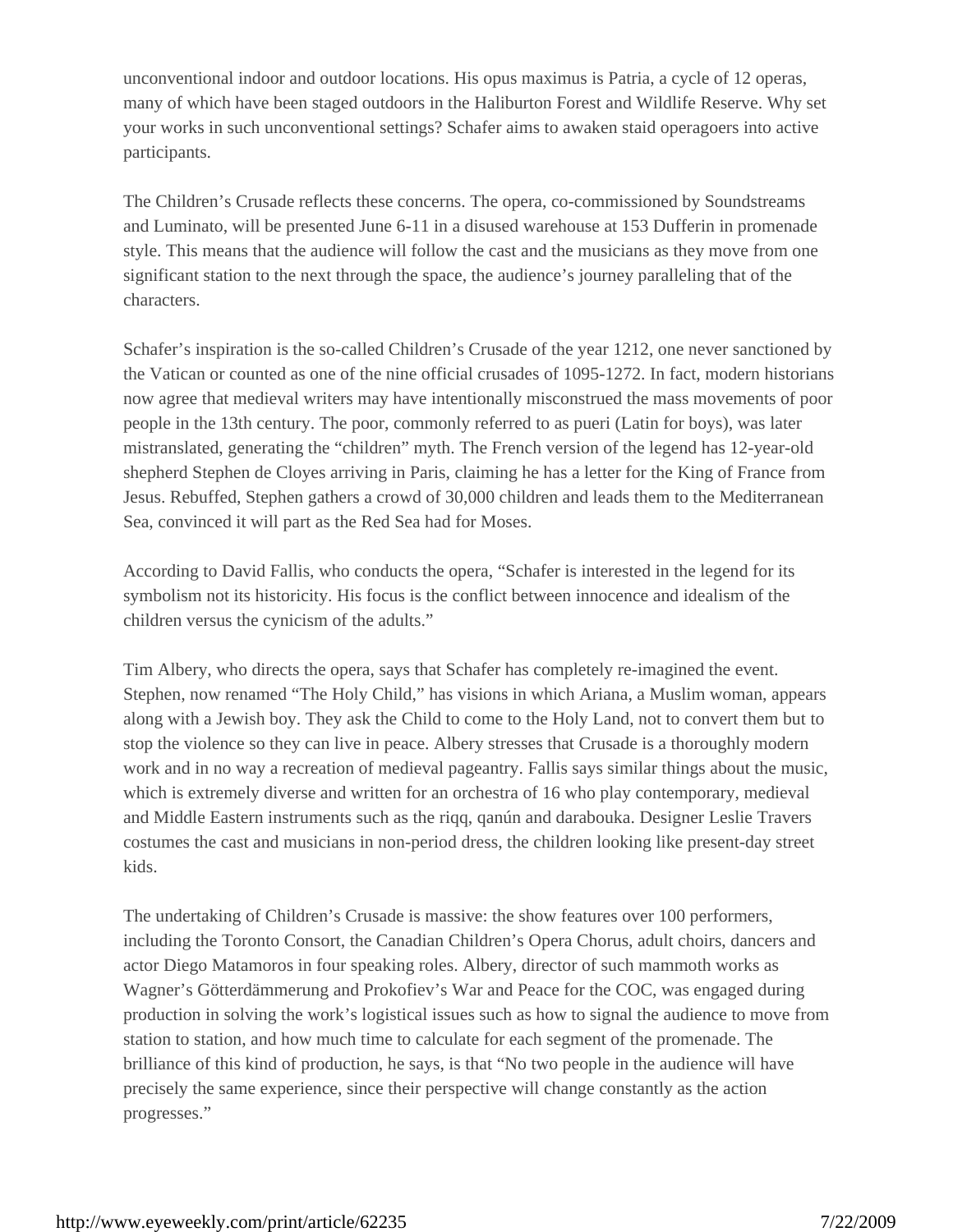The downside of the type of environmental and experiential opera that Schafer favours is that fewer people can participate in each performance than if it were held in a conventional opera house. The work's specialized requirements also mean that it will likely be staged only at festivals. Tim Albery agrees that a traditional opera company could stage it, but only if it acceded to the work's on-site particularities.

On the other hand, the diversity and daring that Schafer's work represents is not uncommon in the city's opera scene at large. Most Torontonians are probably unaware of just how opera-mad our city has become. The Canadian Opera Company may only be the sixth largest in North America in terms of budget, but it ranks first on the continent in audience support.

Claudine Domingue, Director of Public Relations for the COC, has seen the latest statistics (from a 2006-07 survey), and reports that the COC's 75 per cent subscription rate is the highest in North America, which has an average of only 44 per cent. COC performances also play to 99 per cent capacity, the highest on the continent. (The North American average is 78 per cent.) What's more, the COC's "Opera for a New Age" program, which reserves 147 seats for those aged 16 to 29 (a \$20 expense), has sold out every performance since the Four Seasons Centre opened, no matter whether the opera is well-known or not — a fact that, at the very least, speaks to the willingness of young people to experiment.

That said, the COC is not known as a frequent commissioner of new works. The last mainstage opera they performed was The Golden Ass in 1999 by Randolph Peters to a libretto by Robertson Davies. The company's first season at the Four Seasons Centre was to have included Inana's Journey by Peters to a libretto by Margaret Atwood, but Peters' continuing ill health has delayed the project. Otherwise, their most recent commission was the one-act opera Swoon in 2006 by James Rolfe to a libretto by Anna Chatterton. Such was its success that the COC has asked the duo to write a mainstage opera for the 2011-12 season.

But a focus on such big works neglects the COC commissions that have actually introduced young people to opera. In 2006, Dean Burry's Isis and the Seven Scorpions, a play intended for kids, became the first Canadian opera to be performed at the Four Seasons Centre, albeit not on the main stage. Meanwhile, Burry's children's opera The Brothers Grimm, scored for five singers and four instruments, has had over 350 performances since its premiere in 2001 and been seen by over 100,000 young people and adults, believed to be the most performed opera in Canadian history.

The contrast of a grand, site-specific work like Schafer's The Children's Crusade with a more modest one like The Brothers Grimm, whose portability has helped it to achieve enormous exposure, raises the question of whether Canadian opera will grow most with small- or large-scale works. Clearly, the dream will always remain of Canada creating one of the latter, which will enter the national repertory and, at some point, the world's. There have been recent developments in this area such as Toronto's Tapestry New Opera Works' Iron Road by Chan Ka Nin (2001), Calgary Opera's Filumena (2003) and Frobisher (2007), both by John Estacio, and Manitoba Opera's The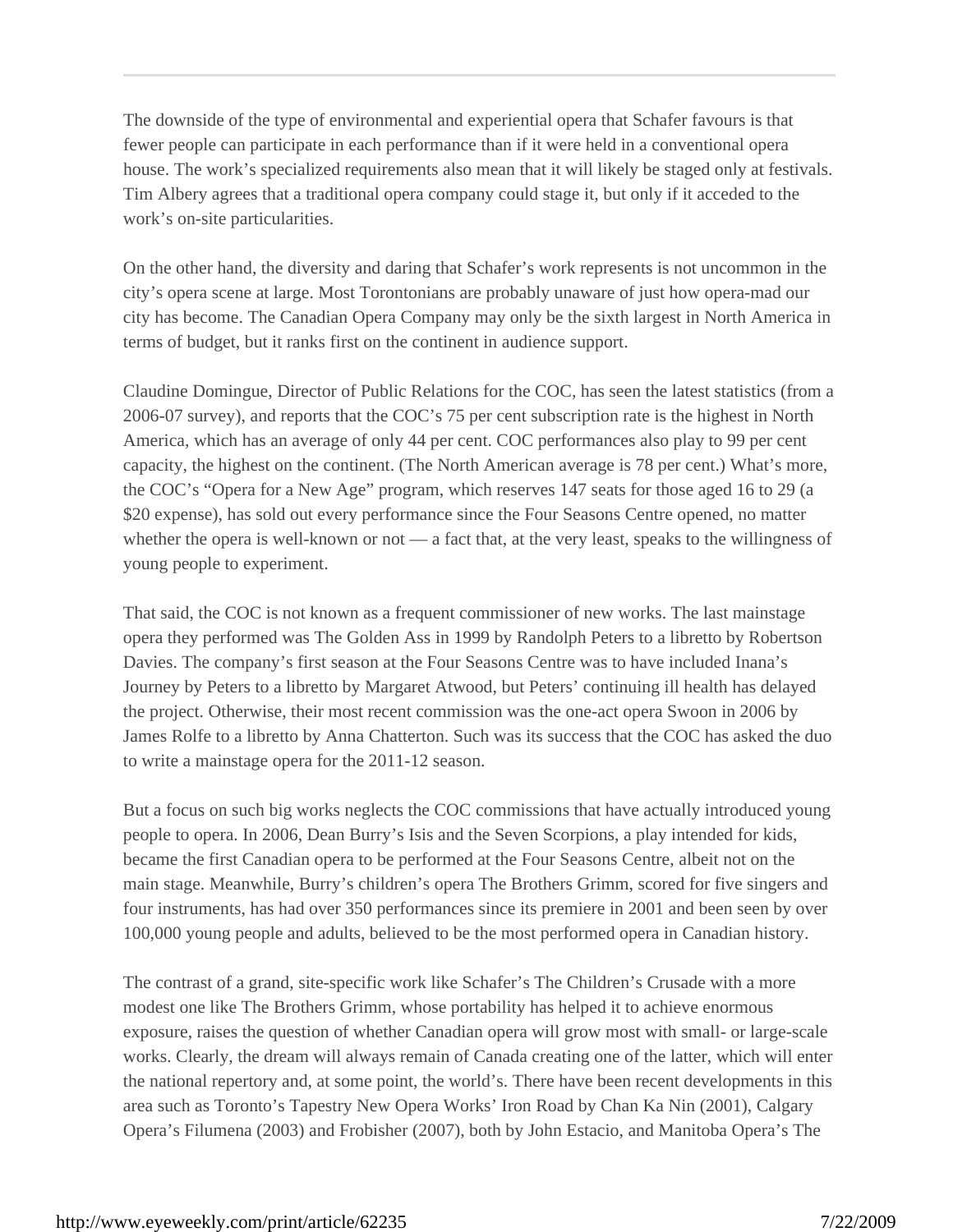Transit of Venus (2007) by Victor Davies — the last three, surprisingly, in cities where modern opera had previously been anathema.

Wayne Strongman, managing artistic director of Tapestry, believes, "we have finally turned a corner in opera in Canada when audiences now want to see their own stories on stage." Dáirine Ní Mheadhra, co–artistic director with John Hess of Queen of Puddings Music Theatre (QoP), agrees, saying that the number of excellent composers and singers, growth of less risk-averse audiences and instigation of www.opera.ca has reached a "critical mass" in Canada that has led to this recent boom.

Still, the size of a new opera is usually reflected by costs that affect its dissemination. The Royal Opera House, Covent Garden, recently invited QoP to take its The Midnight Court (2005) by Ana Sokolovic to play at its Linbury Studio. Despite the work's critical and popular success in London, Ní Mheadhra says that the amount of fundraising needed to take an opera with a cast of 13 and a six-piece band to London was exhausting. From now on, QoP will focus on "operas of a size that are always potentially tour-able," like Sokolovic's one-person opera Love Songs (2008), which recently returned from Paris, Ljubljana and the Zagreb Biennale, where it was recognized as the best of the festival.

And so it may be that smaller works ultimately have more impact. Tapestry's Elijah's Kite (2006), an opera for young people by James Rolfe for five singers and a three-piece band, has so far toured to 17 towns in Ontario and reached an audience of 20,000. Tapestry's two-person opera Nigredo Hotel (1992) by Nic Gotham has been revived twice in Toronto and has achieved that distinction necessary for the spread of Canadian opera — a second production by a non-Canadian company, in this case in Canberra, Australia.

Both Tapestry and QoP will continue to create new opera in their different ways. Tapestry takes on the role of facilitator, encouraging composers and writers to mingle with and plunge into opera through its experimental "Lib Labs." Ní Mheadhra, Irish-born and happily free from Canadian modesty, states unreservedly that "Canada has the best singers in the world." Her company's goal is to create new works that show off "the incredible treasure we have."

Toronto has become the kind of city where chamber opera can spring up in unexpected places. A glance ahead at this year's new-opera performances provides ample proof. Ashiq Aziz and Patrick Young see Toronto as "blossoming as a city for opera," and have just founded Opera Erratica as "the young face of that renaissance" with stagings that embrace the latest in digital video technology; their production of Dido and Aeneas plays August 19-29, in collaboration with the Classical Music Consort. Native Earth Performing Arts' 2009-10 playbill includes the opera Giiwedin written by Spy Dénommé-Welch (and composed with Catherine Magowan) in French, English and Anishnawbe. TrypTych presents a workshop staging of 31-year-old Mark Richards' opera Hamlet June 24-29 and plans a full production of Andrew Ager's Frankenstein this fall.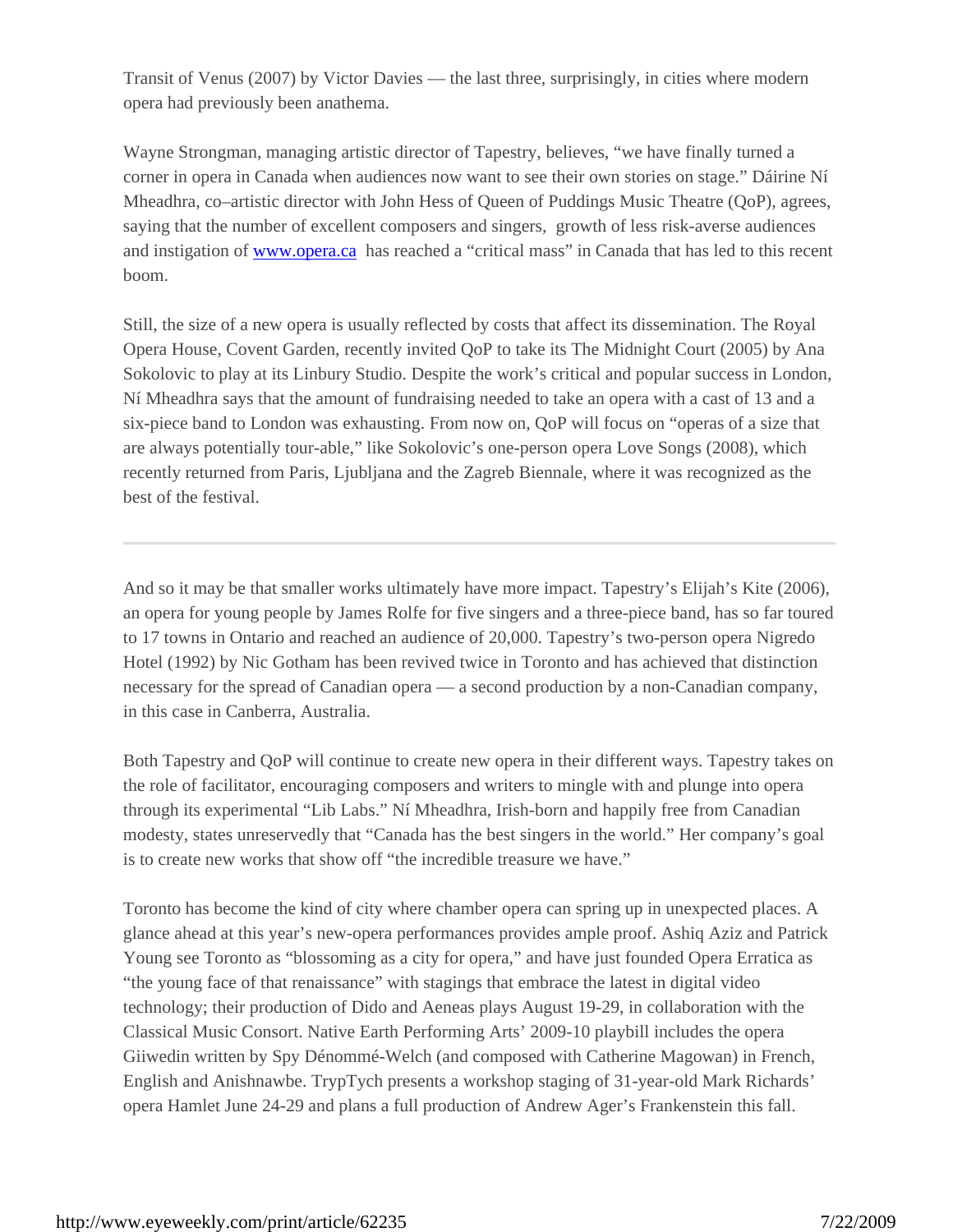What is it about opera, whether on a large scale or small, that has attracted new audiences and the interest of artists from other disciplines? Acclaimed actor and playwright Alex Poch-Goldin recently wrote his first full-length libretto for The Shadow, which Tapestry premiered a few weeks ago. Asked what opera can do that a play cannot, Poch-Goldin suggests it takes us to an "ecstatic place."

"It doesn't always happen," he qualifies, "but when it does it is very unlike a play. Plays can accomplish great things and move you immensely, but music in an opera can expound on those feelings. It can take the audience even further."

#### Meet the innovators

## To be young, gifted and operatic

Okay, we get it. You're sick of the wigs and powder, the 60-year-old Don Giovannis, the walkers and canes blocking the emergency exits. But opera is changing! We swear! Here are some of the fresh young faces helping to make it cool. CLAIRE CALDWELL



#### Melissa Hui

Composer Melissa Hui has sought inspiration in everything from African pygmy music to Federico García Lorca's poetry. Most recently, she collaborated with Tomson Highway on Pimooteewin, the first Cree opera. Over a dozen international organizations have commissioned Hui's works, including Montreal's Nouvel Ensemble Moderne, a chamber orchestra devoted to contemporary artists and aesthetics.



#### Colin Ainsworth

In opera, there's something to be said for sticking to tradition especially when one's path to success is anything but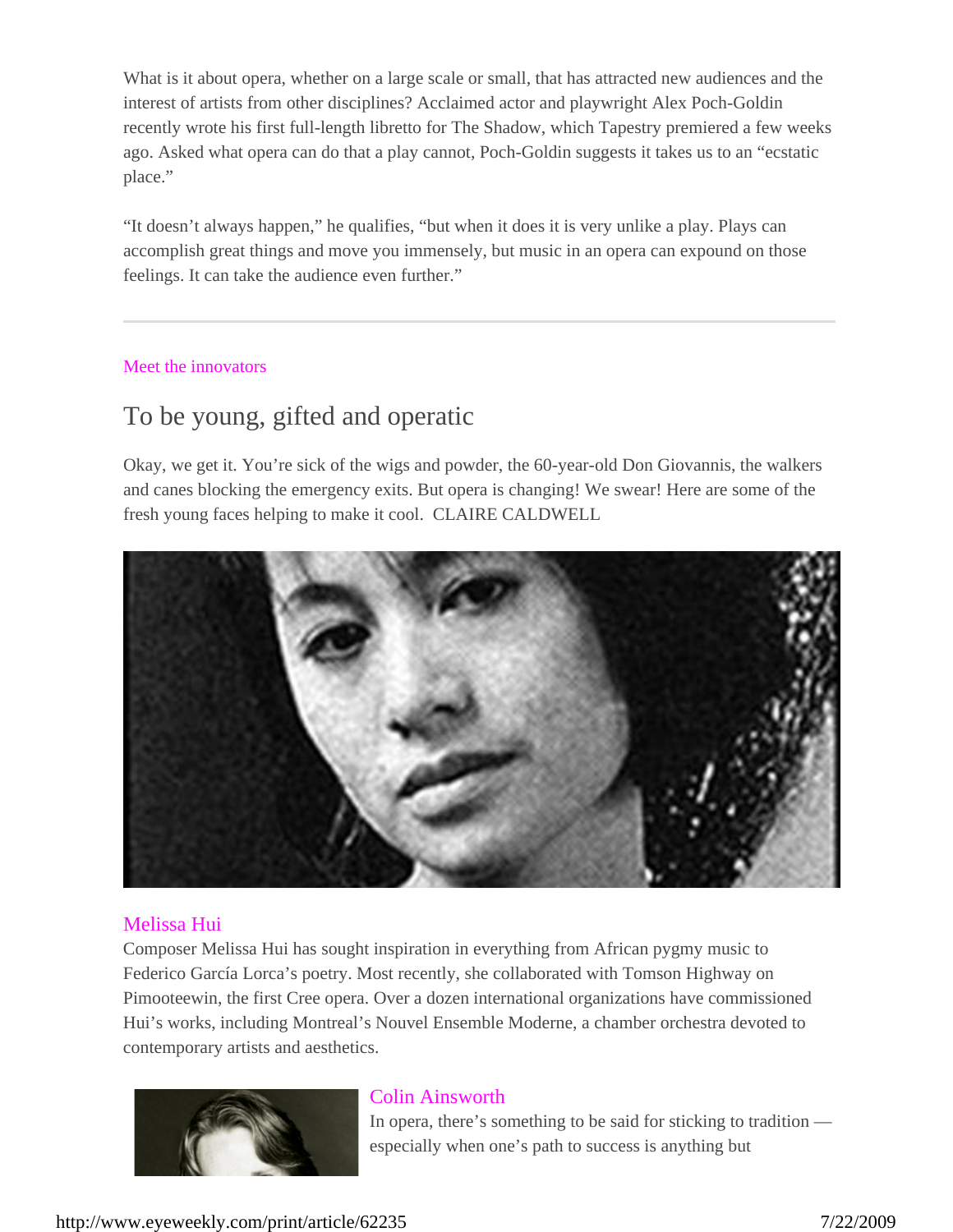conventional. Take Colin Ainsworth: he discovered classical music in high school (a time when many aspiring professionals are fine-tuning their repertoires); he was raised by deaf parents; and he sings in the increasingly rare tenor range. Still, he's snagged some major roles lately, including Jaquino in the Vancouver Opera's '08 production of Beethoven's Fidelio.



#### Alexis Diamond

Alexis Diamond has shattered the myth that opera just isn't sexy: the playwright's cheeky libretto for Tapestry's 2009 oneacter The Perfect Screw, composed by Abigail Richardson, is bursting with tool-related innuendo. A participant in several opera-creation workshops, Diamond is adamant that solid collaboration is key to pushing contemporary opera forward.



#### Ashiq Aziz

Welcome to the new Enlightenment, headed by the Classical Music Consort's Ashiq Aziz. The conductor promotes the values of tolerance, morality and beauty that informed the works of Beethoven and Mozart. But Aziz isn't just kickin' it old school. In 2008, he conducted Handel's Acis and Galatea at the Toronto Fringe: the full-scale opera featured traditional instruments alongside video and sound art.



#### The Barrett Brothers

Siblings have long been mainstays of showbiz, and Peter and Michael Barrett are no exception to the trend that saw the Jacksons, the Hansons and the Jonases rise to fame. Thankfully, opera draws fewer fangirls — making it easier to listen to Michael's tenor and Peter's baritone in several of